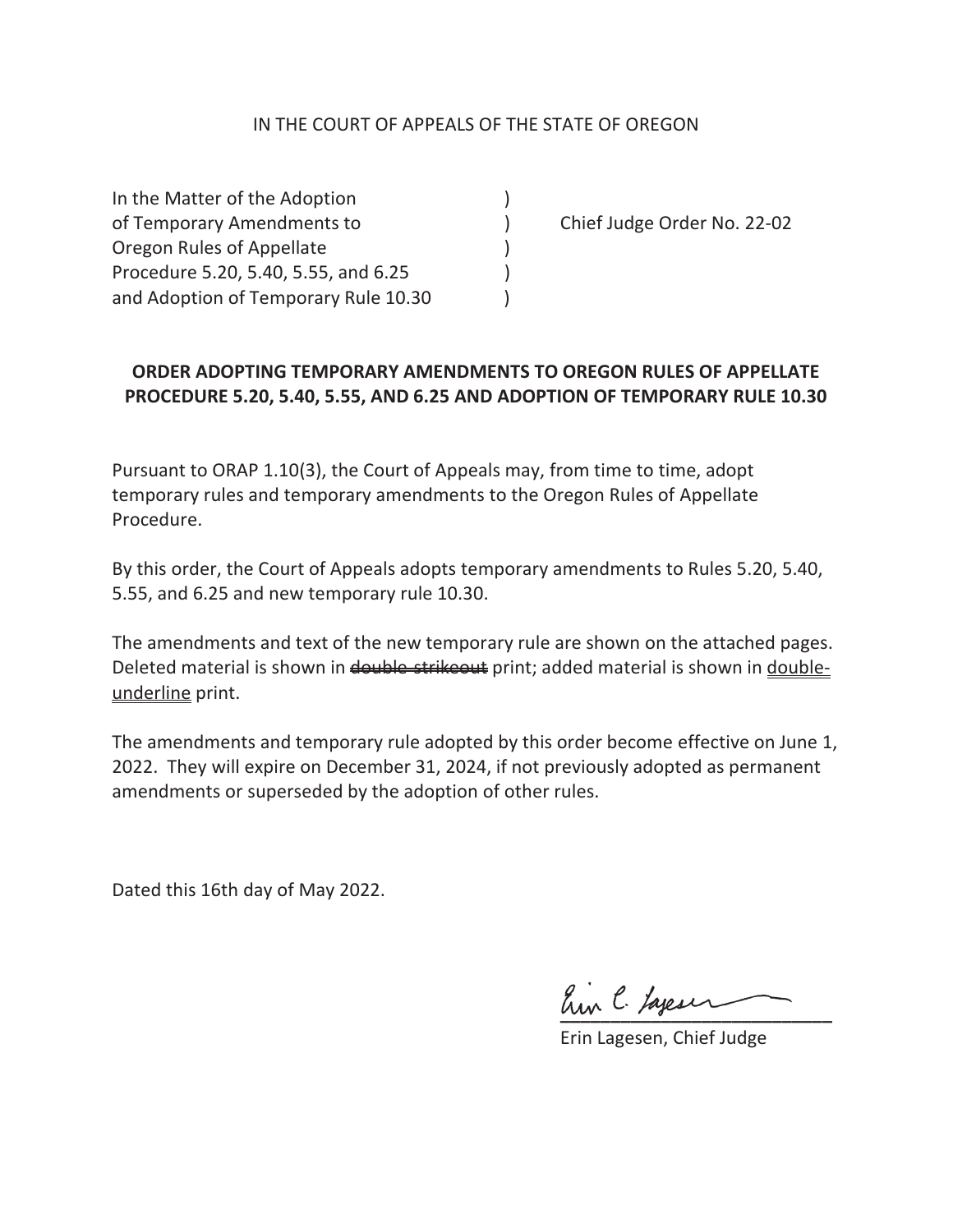#### **Rule 5.20 REFERENCE TO EVIDENCE AND EXHIBITS; CITATION OF AUTHORITIES**

(1) Briefs, in referring to the record, shall make appropriate reference to pages and volumes of the transcript or narrative statement, or in the case of an audio record, to the tape number and official cue or numerical counter number or, in the case of an exhibit, to its identification number or letter.

 (2) If the precise location on the audio record cannot be determined, it is permissible to indicate between which cue numbers the evidence is to be found.

 (3) In referring to any part of the record transmitted to the Administrator by optical disk or by Secure File Transfer Protocol (SFTP) in Portable Document Form (PDF), the court prefers citation to the page number of the PDF file. In any judicial review in which the agency has served a self-represented party with the record in conventional paper form, a party citing to the record may either:

 (a) Include in the party's brief parallel citations to the record in conventional paper form; or

 (b) On request of any self-represented party, provide in writing to that party parallel citations to the record in conventional paper form.

(4) The following abbreviations may be used:

"P Tr" for pretrial transcript;

"Tr" for transcript;

"Nar St" for narrative statement;

"ER" for Excerpt;

"App" for Appendix;

"AR Tape No.  $\Box$ , Cue No.  $\Box$ " for audio record;

"PAR" for pretrial audio record;

 "PDF" for PDF of agency record filed by electronic means with the Administrator;

"TCF" for trial court file;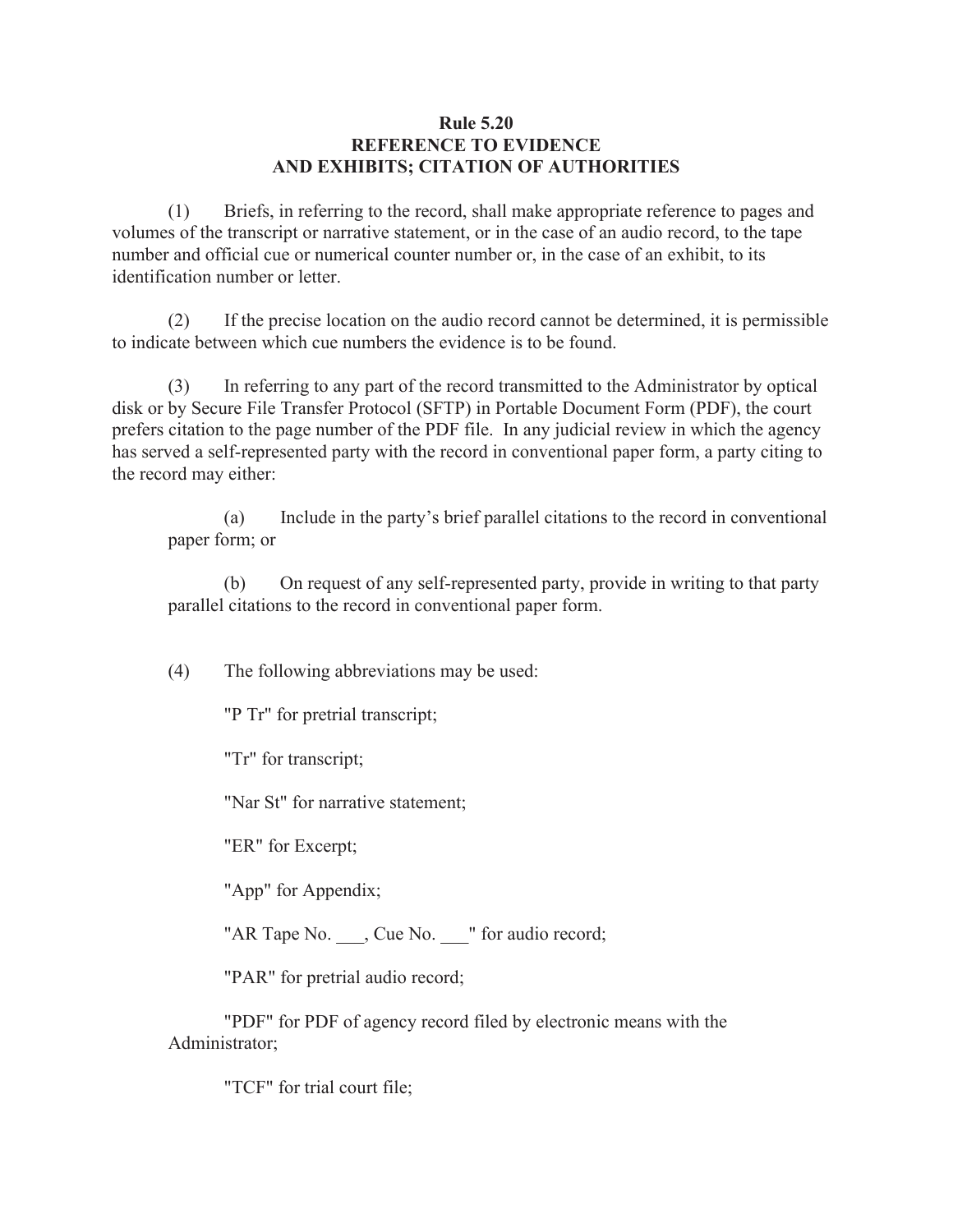"Rec" for record in judicial review proceedings only;

"Ex" for exhibit.

Other abbreviations may be used if explained.

 (5) Guidelines for style and conventions in citation of authorities may be found in the Oregon Appellate Courts Style Manual.<sup>1</sup>

 (6) Cases affirmed without opinion by the Court of Appeals should not be cited as authority. Cases decided by nonprecedential memorandum opinion may only be cited as provided in ORAP 10.30(1)(d).

 $1$  Copies of the Oregon Appellate Courts Style Manual may be obtained from the Publications Section of the Office of the State Court Administrator, 1163 State Street, Salem, Oregon 97301- 2563; (503) 986-5656; the Style Manual also is published on the Judicial Department's website at: <https://www.courts.oregon.gov/publications/Pages/default.aspx>.

### **Rule 5.40 APPELLANT'S OPENING BRIEF: STATEMENT OF THE CASE**

 The appellant's opening brief shall open with a clear and concise statement of the case, which shall set forth in the following order under separate headings:

 (1) A statement, without argument, of the nature of the action or proceeding, the relief sought and, in criminal cases, the indictment or information, including citation of the applicable statute.

 (2) A statement, without argument, of the nature of the judgment sought to be reviewed and, if trial was held, whether it was before the court or a jury.

 (3) A statement of the statutory basis of appellate jurisdiction and, where novelty or possible doubt makes it appropriate, other supporting authority.

 (4) A statement of the date of entry of the judgment in the trial court register, the date that the notice of appeal was served and filed, and, if more than 30 days elapsed between those two dates, why the appeal nevertheless was timely filed; and any other information relevant to appellate jurisdiction.

 (5) In cases on judicial review from a state or local government agency, a statement of the nature and the jurisdictional basis of the action of the agency and of the trial court, if any.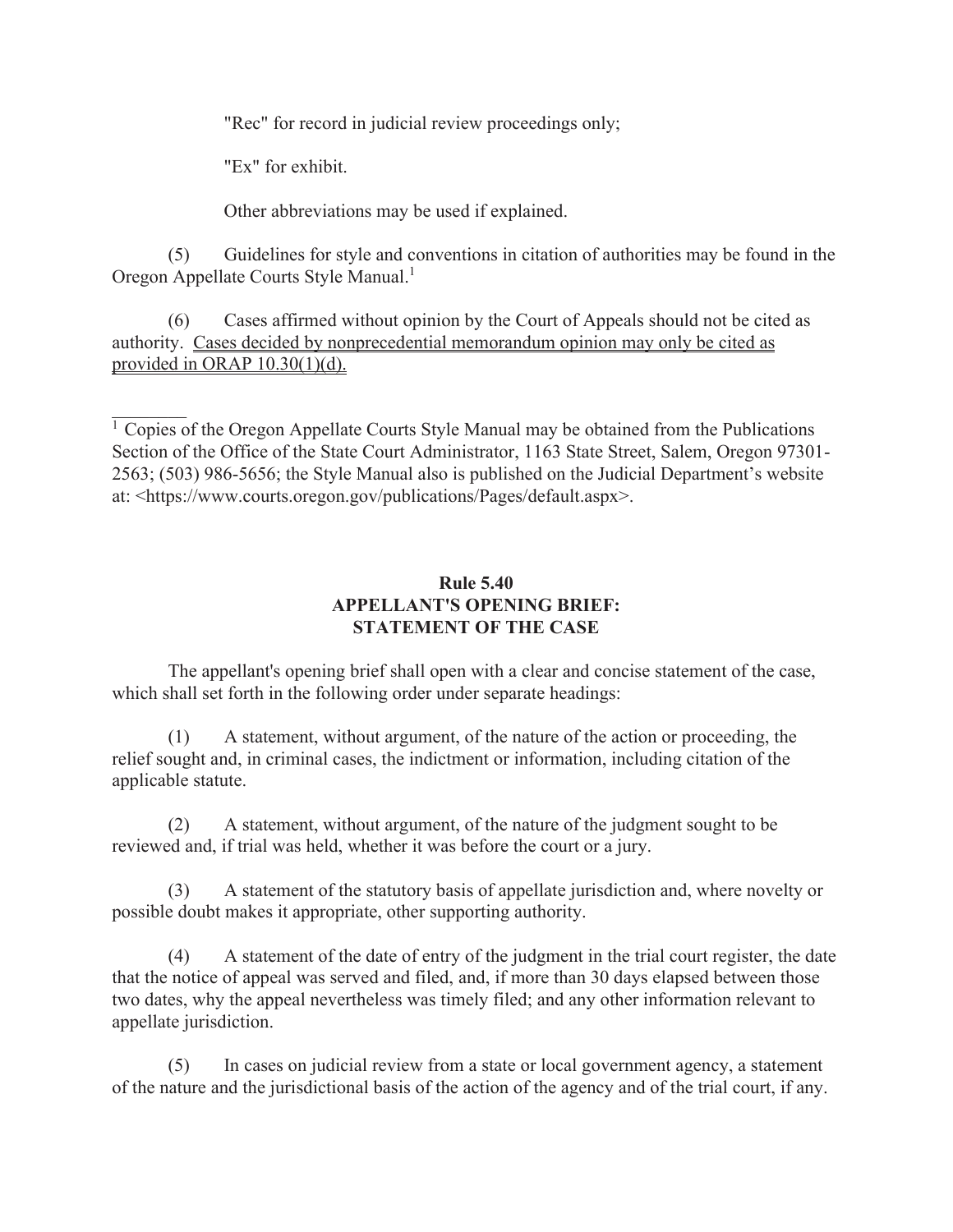(6) A brief statement, without argument and in general terms, of questions presented on appeal.

(7) A concise summary of the arguments appearing in the body of the brief.

 (8) (a) In those proceedings in which the Court of Appeals has discretion to try the cause anew on the record and the appellant seeks to have the court exercise that discretion, the appellant shall concisely state the reasons why the court should do so.\*

 (b) In those proceedings in which the Court of Appeals has discretion to make one or more factual findings anew on the record and the appellant seeks to have the court exercise that discretion, the appellant shall identify with particularity the factual findings that the appellant seeks to have the court find anew on the record and shall concisely state the reasons why the court should do so.\*

 (c) The Court of Appeals will exercise its discretion to try the cause anew on the record or to make one or more factual findings anew on the record only in exceptional cases. Consistently with that presumption against the exercise of discretion, requests under paragraph (a) or (b) of this section are disfavored.

 (d) The Court of Appeals considers the items set out below to be relevant to the decision whether to exercise its discretion to try the cause anew on the record or make one or more factual findings anew on the record. These considerations, which are neither exclusive nor binding, are published to inform and assist the bar and the public.

 (i) Whether the trial court made express factual findings, including demeanor-based credibility findings.

 (ii) Whether the trial court's decision comports with its express factual findings or with uncontroverted evidence in the record.

 (iii) Whether the trial court was specifically alerted to a disputed factual matter and the importance of that disputed factual matter to the trial court's ultimate disposition of the case or to the assignment(s) of error raised on appeal.

 (iv) Whether the factual finding(s) that the appellant requests the court find anew is important to the trial court's ruling that is at issue on appeal (*i.e.*, whether an appellate determination of the facts in appellant's favor would likely provide a basis for reversing or modifying the trial court's ruling).

 (v) Whether the trial court made an erroneous legal ruling, reversal or modification of which would substantially alter the admissible contents of the record (*e.g.*, a ruling on the admissibility of evidence), and determination of factual issues on the altered record in the Court of Appeals, rather than remand to the trial court for reconsideration, would be judicially efficient.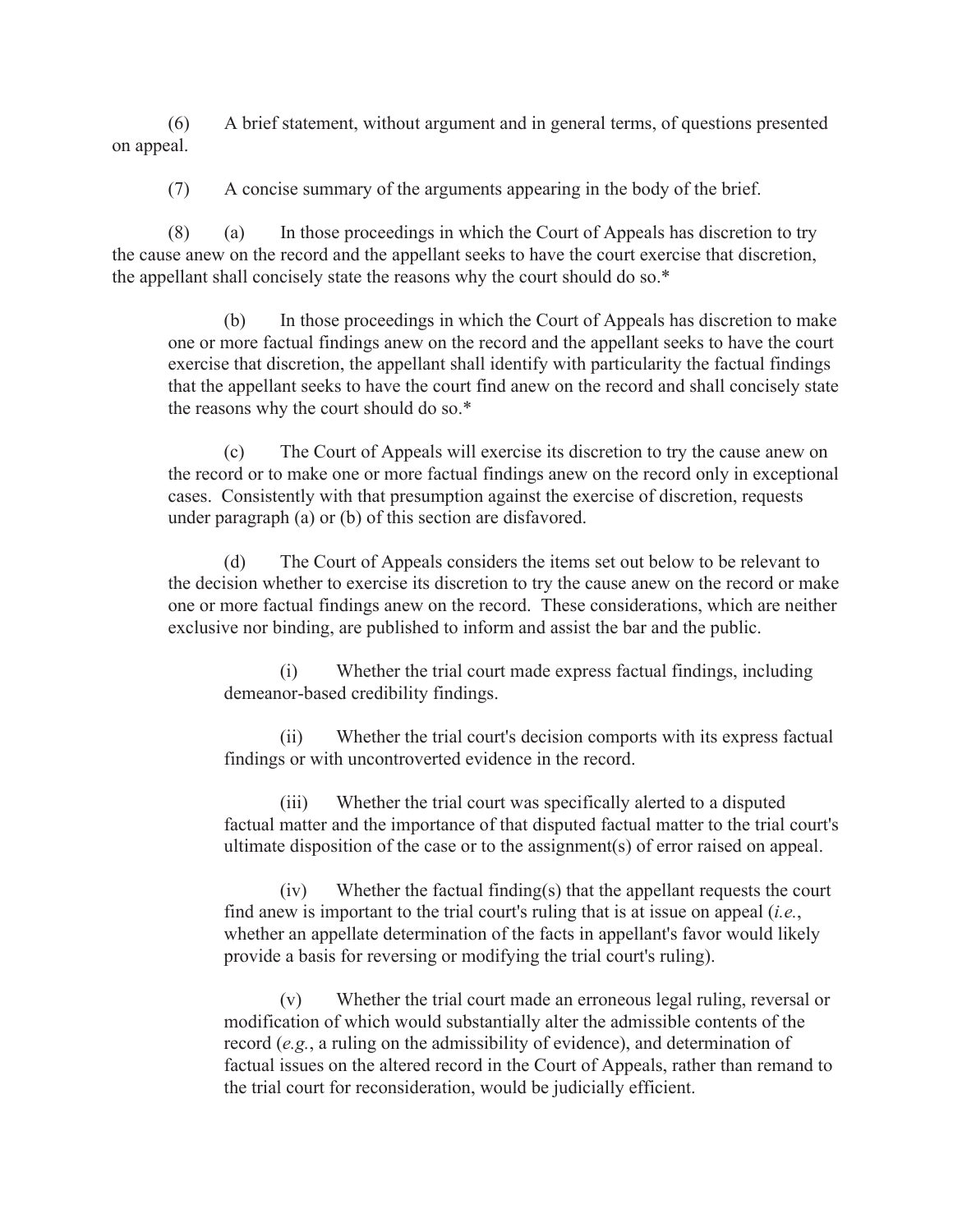(9) A concise summary, without argument, of all the facts of the case material to determination of the appeal. The summary shall be in narrative form with references to the places in the transcript, narrative statement, audio record, record, or excerpt where such facts appear.

 (10) In a dissolution proceeding or a proceeding involving modification of a dissolution judgment, the summary of facts shall begin with the date of the marriage, the ages of the parties, the ages of any minor children of the parties, the custody status of any minor children, the amount and terms of any spousal or child support ordered, and the party required to pay support.

 (11) Any significant motion filed in the appeal and the disposition of the motion. A party need not file an amended brief to set forth any significant motion filed after that party's brief has been filed.

 (12) Any other matters necessary to inform the court concerning the questions and contentions raised on the appeal, insofar as such matters are a part of the record, with reference to the parts of the record where such matters appear.

 In the Court of Appeals, the appellant's brief may also include, under the heading "ORAP 10.30," a statement explaining whether, in the appellant's view, the court's decision in the case should be precedential under the factors listed in ORAP 10.30(2).

\* *See* ORS 19.415(3)(b) regarding discretion of the Court of Appeals to try the cause *de novo* or make one or more factual findings anew on appeal in some equitable proceedings; *see also* ORAP 5.45(5) concerning the identification of standards of review for each assignment of error on appeal.

**\_\_\_\_\_\_\_\_\_** 

### **Rule 5.55 RESPONDENT'S ANSWERING BRIEF**

 (1) (a) The respondent's answering brief must follow the form prescribed for the appellant's opening brief, omitting repetition of the verbatim parts of the record in appellant's assignments of error.

 (b) The brief must contain a concise answer to each of the appellant's assignments of error preceding respondent's own argument as to each.

 (2) Under the heading "Statement of the Case," the respondent specifically shall accept the appellant's statement of the case, or shall identify any alleged omissions or inaccuracies, and may state additional relevant facts or other matters of record as may apply to the appeal, including any significant motion filed on appeal and the disposition of the motion.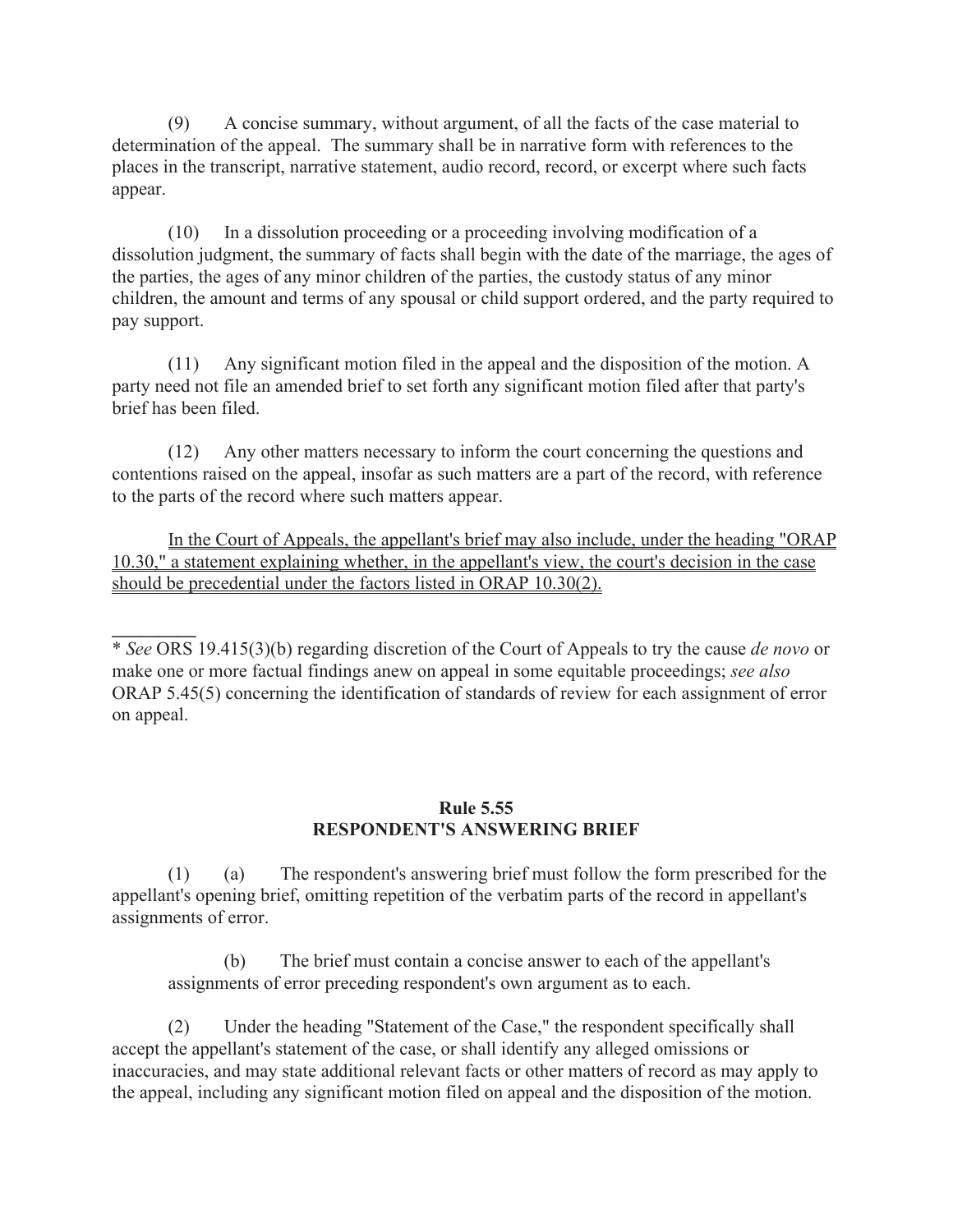The additional statement shall refer to the pages of the transcript, narrative statement, audio record, record, or excerpt in support thereof but without unnecessary repetition of the appellant's statement.

 (3) In the Court of Appeals, the respondent's brief may also include, under the heading "ORAP 10.30," a statement explaining whether, in the respondent's view, the court's decision in the case should be precedential under the factors listed in ORAP 10.30(2).

 $(34)$  If a cross-appeal is abandoned, the respondent shall immediately notify the appellate court in writing and, if notice has not been given previously, the respondent shall notify the court of the abandonment when the respondent's answering brief is filed, in writing and separately from the brief.

 $(45)$  If the court gives an appellant leave to file a supplemental brief after the respondent's answering brief has been filed, the respondent may file a supplemental respondent's answering brief addressing those issues raised in the appellant's supplemental brief.

# **Rule 6.25 RECONSIDERATION BY COURT OF APPEALS**

 (1) As used in this rule, "decision" means an opinion, per curiam opinion, affirmance without opinion, and an order ruling on a motion or an own motion matter that disposes of the appeal. A party seeking reconsideration of a decision of the Court of Appeals shall file a petition for reconsideration. A petition for reconsideration shall be based on one or more of these contentions:

(a) A claim of factual error in the decision;

 (b) A claim of error in the procedural disposition of the appeal requiring correction or clarification to make the disposition consistent with the holding or rationale of the decision or the posture of the case below;

 (c) A claim of error in the designation of the prevailing party or award of costs;

 (d) A claim that there has been a change in the statutes or case law since the decision of the Court of Appeals; or

 (e) A claim that the Court of Appeals erred in construing or applying the law. Claims addressing legal issues already argued in the parties' briefs and addressed by the Court of Appeals are disfavored; or-

 (f) A claim that a decision issued as a nonprecedential memorandum opinion, as defined in ORAP 10.30(1), should be designated as precedential under the factors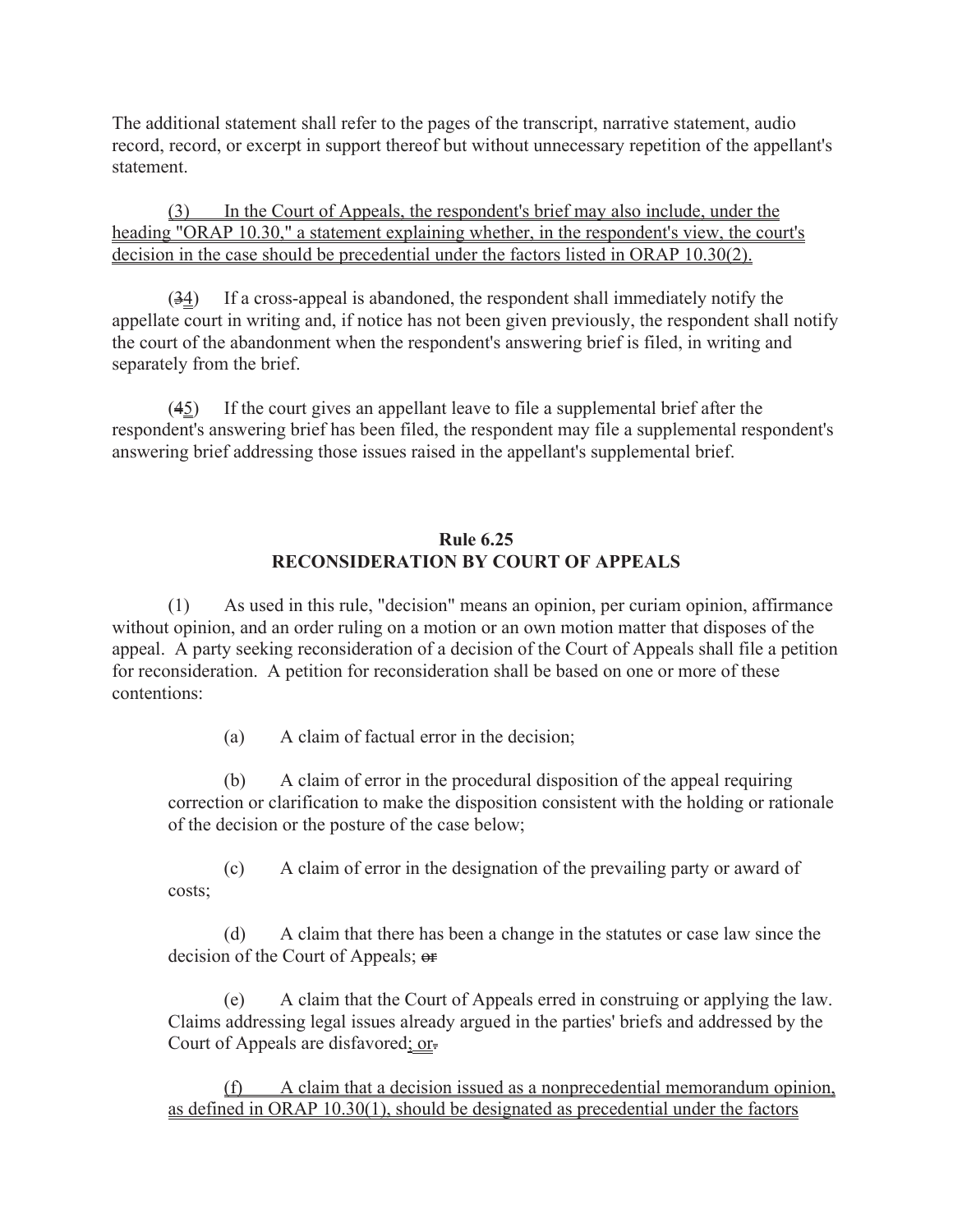# listed in subsection (2) of that rule. A party seeking reconsideration under this paragraph shall prominently display in the caption of the petition the words "SEEKS RECONSIDERATION OF NONPRECEDENTIAL DESIGNATION."

 (2) A petition for reconsideration shall be filed within 14 days after the decision. The petition shall have attached to it a copy of the decision for which reconsideration is sought. The form of the petition and the manner in which it is served and filed shall be the same as for motions generally, except that the petition shall have a title page printed on plain white paper and containing the following information:

 (a) The full case caption, including appropriate party designations for the parties as they appeared in the court from which the appeal was taken and as they appear on appeal, and the trial and appellate court case numbers; and

 (b) A title designating the party filing the petition, such as "Appellant's Petition for Reconsideration" or "Respondent's Petition for Reconsideration."

 (3) The filing of a petition for reconsideration is not necessary to exhaust remedies or as a prerequisite to filing a petition for review.

 (4) If a response to a petition for reconsideration is filed, the response shall be filed within seven days after the petition for reconsideration was filed. The court will proceed to consider a petition for reconsideration without awaiting the filing of a response, but will consider a response if one is filed before the petition for reconsideration is considered and decided.<sup>1</sup>

 (5) A request for reconsideration of any other order of the Court of Appeals ruling on a motion or an own motion matter shall be entitled "motion for reconsideration." A motion for reconsideration is subject to ORAP 7.05 regarding motions in general.

<sup>1</sup> See ORAP 9.05(2) regarding the effect of a petition for reconsideration by the Court of Appeals on the due date and consideration of a petition for review by the Supreme Court.

### **Rule 10.30 NONPRECEDENTIAL AND PRECEDENTIAL DECISIONS**

(1) Nonprecedential Decisions

(a) The judges participating in the decision of an appeal submitted to a department may issue a nonprecedential decision as follows:

(i) By issuing an affirmance without opinion;

(ii) By issuing a nonprecedential memorandum opinion, designated by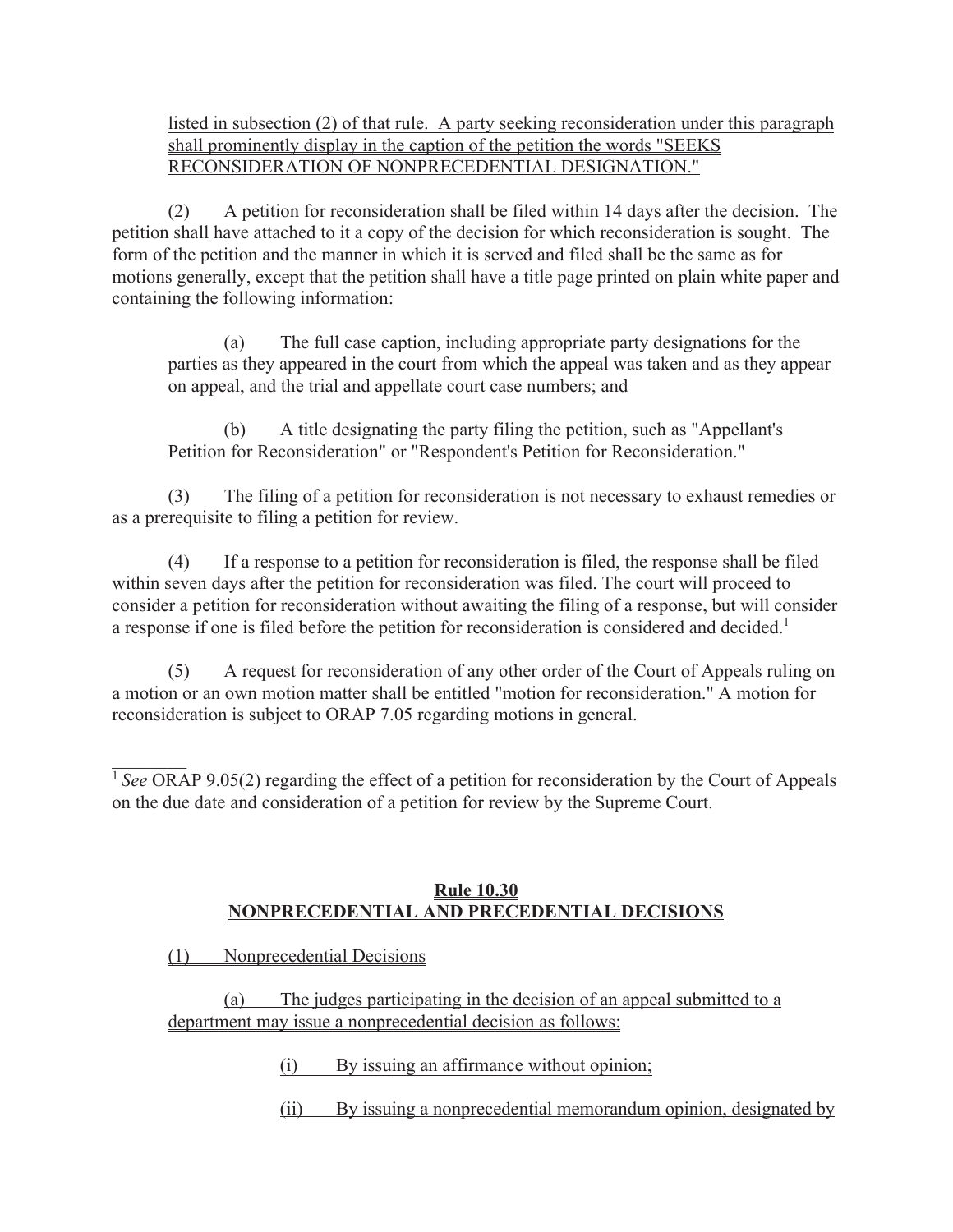a notation on the title page of the opinion substantially to the effect of the following: "This is a nonprecedential memorandum opinion pursuant to ORAP 10.30 and may not be cited except as provided in ORAP 10.30(1)."

(b) A nonprecedential memorandum opinion may be authored or per curiam.

(c) Nonprecedential memorandum opinions are not precedent and are not binding authority except as relevant under the law of the case doctrine or the rules of claim preclusion or issue preclusion.

(d) Nonprecedential memorandum opinions may be cited if no precedent addresses the issue before the court, in briefing to argue that a precedential decision is warranted because of conflicting nonprecedential memorandum opinions, or in a petition for reconsideration under ORAP 6.25 claiming that a decision issued as a nonprecedential memorandum opinion should be designated as precedential under the factors listed in subsection (2)(b) of this rule. When citing a nonprecedential memorandum opinion, the citing party shall:

(i) Explain the reason for citing the nonprecedential memorandum opinion and how it is relevant to the issues presented; and

(ii) Include a parenthetical as part of the case citation indicating that the case is a "nonprecedential memorandum opinion."

(e) The court may, upon a petition for reconsideration under ORAP 6.25 or on the court's own motion, remove the nonprecedential designation from an opinion.

(2) Precedential Decisions

(a) All written opinions issued by the Court of Appeals sitting en banc are precedential.

(b) Otherwise, the following factors are relevant in determining whether a written opinion will be precedential:

(i) Whether the opinion establishes a new principle or rule of law or clarifies existing case law;

(ii) Whether the opinion decides a novel issue involving a constitutional provision, statute, administrative rule, rule of court, or other provision of law;

(iii) Whether the opinion resolves a significant or recurring legal issue for which there is no clear precedent;

(iv) Whether the opinion criticizes existing law;